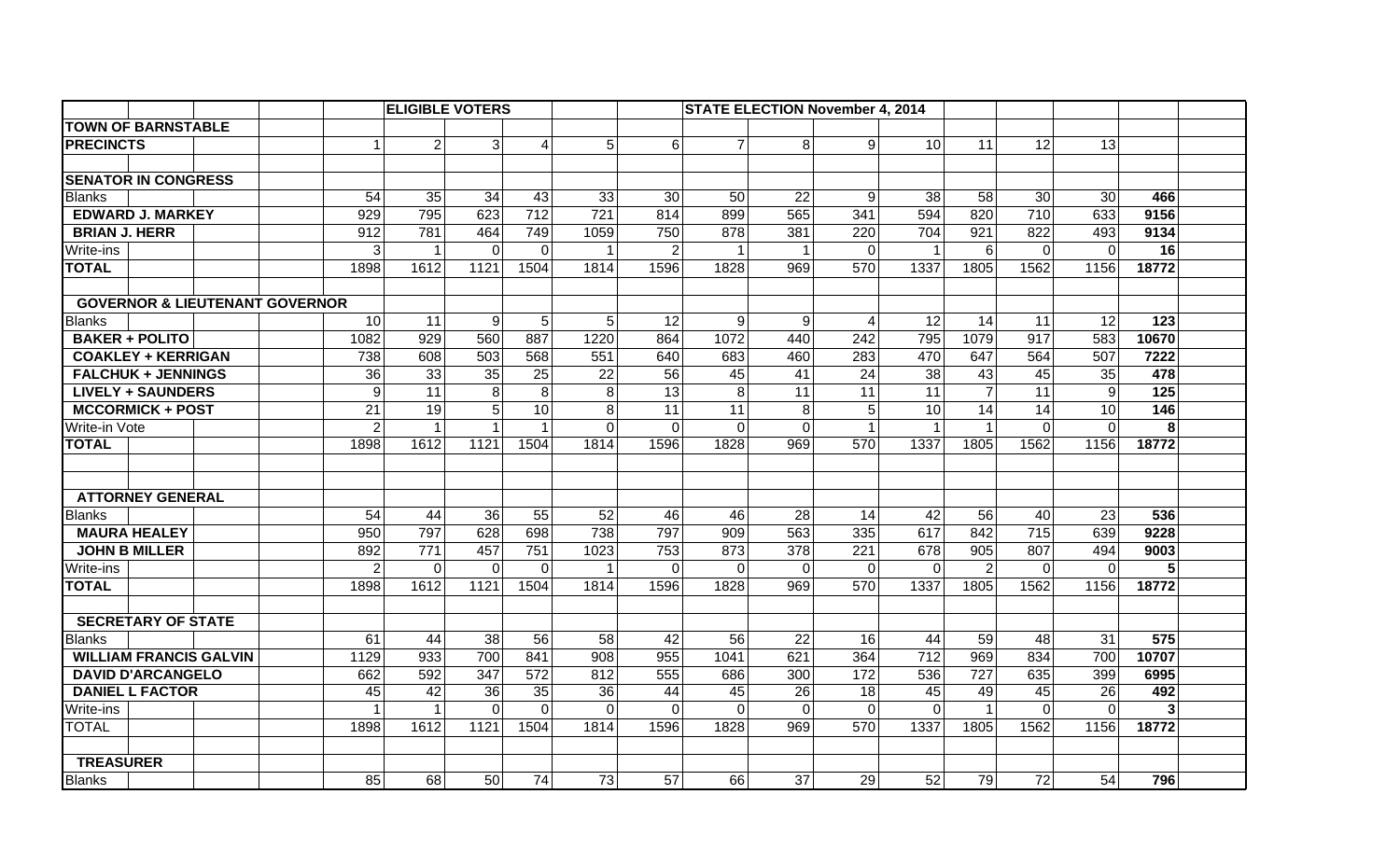| <b>DEBORAH B GOLDBERG</b><br>805             |  | 690            | 562                     | 613             | 628            | 698             | 777            | 494            | 306            | 526            | 693                  | 590          | 541            | 7923                  |          |  |
|----------------------------------------------|--|----------------|-------------------------|-----------------|----------------|-----------------|----------------|----------------|----------------|----------------|----------------------|--------------|----------------|-----------------------|----------|--|
| 948<br>812<br><b>MICHAEL JAMES HEFFERNAN</b> |  | 477            | 772                     | 1074            | 787            | 935             | 392            | 211            | 709            | 969            | 850                  | 521          | 9457           |                       |          |  |
| <b>IAN T JACKSON</b>                         |  | 58             | 40                      | 32              | 45             | 39              | 54             | 50             | 46             | 24             | 50                   | 63           | 50             | 40                    | 591      |  |
| Write-ins                                    |  | $\overline{2}$ | $\overline{2}$          | $\Omega$        | $\mathbf 0$    | $\Omega$        | $\Omega$       | $\mathbf 0$    | $\mathbf 0$    | $\mathbf 0$    | $\Omega$             | $\mathbf 1$  | $\mathbf{0}$   | $\mathbf{0}$          | 5        |  |
| <b>TOTAL</b>                                 |  | 1898           | 1612                    | 1121            | 1504           | 1814            | 1596           | 1828           | 969            | 570            | 1337                 | 1805         | 1562           | 1156                  | 18772    |  |
|                                              |  |                |                         |                 |                |                 |                |                |                |                |                      |              |                |                       |          |  |
| <b>AUDITOR</b>                               |  |                |                         |                 |                |                 |                |                |                |                |                      |              |                |                       |          |  |
| <b>Blanks</b>                                |  | 120            | 93                      | 75              | 103            | 98              | 86             | 102            | 49             | 40             | 78                   | 121          | 110            | 77                    | 1152     |  |
| <b>SUZANNE M. BUMP</b>                       |  | 836            | 717                     | 558             | 634            | 646             | 745            | 808            | 513            | 314            | 536                  | 713          | 598            | 551                   | $\bf{0}$ |  |
| <b>PATRICIA S SAINT AUBIN</b>                |  | 882            | 764                     | 446             | 722            | 1033            | 723            | 873            | 362            | 197            | 668                  | 910          | 793            | 475                   | 8848     |  |
| <b>MK MERELICE</b>                           |  | 58             | $\overline{37}$         | 42              | 43             | 37              | 42             | 45             | 45             | 19             | 55                   | 60           | 61             | 53                    | 597      |  |
| Write-ins                                    |  | $\overline{2}$ | $\overline{\mathbf{1}}$ | $\overline{0}$  | $\overline{2}$ | $\mathbf 0$     | $\overline{0}$ | $\mathbf 0$    | $\mathbf 0$    | $\mathbf 0$    | $\overline{0}$       | $\mathbf{1}$ | $\mathbf 0$    | $\mathbf 0$           | 6        |  |
| <b>TOTAL</b>                                 |  | 1898           | 1612                    | 1121            | 1504           | 1814            | 1596           | 1828           | 969            | 570            | 1337                 | 1805         | 1562           | 1156                  | 18772    |  |
|                                              |  |                |                         |                 |                |                 |                |                |                |                |                      |              |                |                       |          |  |
| <b>REPRESENTATIVE IN CONGRESS</b>            |  |                |                         |                 |                |                 |                |                |                |                |                      |              |                |                       |          |  |
| Blanks                                       |  | 34             | 33                      | 25              | 33             | 25              | 31             | 38             | 12             | 14             | 31                   | 44           | 30             | 26                    | 376      |  |
| <b>WILLIAM R. KEATING</b>                    |  | 929            | 755                     | 597             | 687            | 696             | 770            | 870            | 537            | 314            | 582                  | 810          | 693            | 615                   | 8855     |  |
| <b>JOHN C CHAPMAN</b>                        |  | 934            | 824                     | 499             | 784            | 1091            | 795            | 919            | 420            | 242            | 723                  | 946          | 839            | 515                   | 9531     |  |
| Write-ins                                    |  |                | $\mathbf{0}$            | $\overline{0}$  | $\mathbf 0$    | 2               | $\Omega$       |                | $\mathbf 0$    | $\Omega$       | $\blacktriangleleft$ | 5            | $\mathbf{0}$   | $\Omega$              | 10       |  |
| <b>TOTAL</b>                                 |  | 1898           | 1612                    | 1121            | 1504           | 1814            | 1596           | 1828           | 969            | 570            | 1337                 | 1805         | 1562           | 1156                  | 18772    |  |
|                                              |  |                |                         |                 |                |                 |                |                |                |                |                      |              |                |                       |          |  |
| <b>COUNCILLOR</b>                            |  |                |                         |                 |                |                 |                |                |                |                |                      |              |                |                       |          |  |
| <b>Blanks</b>                                |  | 750            | 604                     | 359             | 592            | 817             | 544            | 675            | 287            | 152            | 480                  | 741          | 578            | 410                   | 6989     |  |
| <b>JOSEPH C FERREIRA</b>                     |  | 1136           | 1001                    | 755             | 902            | 979             | 1039           | 1146           | 671            | 415            | 845                  | 1059         | 951            | 729                   | 11628    |  |
| Write-ins                                    |  | 12             | $\overline{7}$          | $\overline{7}$  | 10             | 18              | 13             | $\overline{7}$ | 11             | 3              | 12                   | 5            | 33             | 17                    | 155      |  |
| <b>TOTAL</b>                                 |  | 1898           | 1612                    | 1121            | 1504           | 1814            | 1596           | 1828           | 969            | 570            | 1337                 | 1805         | 1562           | 1156                  | 18772    |  |
|                                              |  |                |                         |                 |                |                 |                |                |                |                |                      |              |                |                       |          |  |
| <b>SENATOR IN GENERAL COURT</b>              |  |                |                         |                 |                |                 |                |                |                |                |                      |              |                |                       |          |  |
| <b>Blanks</b>                                |  | 91             | 68                      | 57              | 80             | 72              | 60             | 82             | 38             | 16             | 54                   | 103          | 86             | 45                    | 852      |  |
| <b>DANIEL A. WOLF</b>                        |  | 1078           | 871                     | 647             | 823            | 841             | 897            | 999            | 575            | 342            | 662                  | 919          | 773            | 687                   | 10114    |  |
| <b>RONALD R BEATY, JR</b>                    |  | 719            | 664                     | 412             | 586            | 895             | 633            | 742            | 354            | 211            | 619                  | 762          | 692            | 414                   | 7703     |  |
| <b>ALLEN R WATERS</b>                        |  | 10             | 9                       | $5\phantom{.0}$ | 12             | $6\phantom{1}6$ | 6              | 4              | $\overline{2}$ | $\mathbf{1}$   | $\overline{2}$       | 18           | 10             | 6                     | 91       |  |
| Write-ins                                    |  | $\mathbf 0$    | $\Omega$                | $\Omega$        | $\mathfrak{S}$ | $\Omega$        | $\Omega$       | $\mathbf{1}$   | $\overline{O}$ | $\overline{0}$ | $\Omega$             | $\mathbf{3}$ | $\overline{1}$ | $\boldsymbol{\Delta}$ | 12       |  |
| <b>TOTAL</b>                                 |  | 1898           | 1612                    | 1121            | 1504           | 1814            | 1596           | 1828           | 969            | 570            | 1337                 | 1805         | 1562           | 1156                  | 18772    |  |
|                                              |  |                |                         |                 |                |                 |                |                |                |                |                      |              |                |                       |          |  |
| REPRESENTATIVE IN GENERAL COURT-5TH DISTRICT |  |                |                         |                 |                |                 |                |                |                |                |                      |              |                |                       |          |  |
| <b>Blanks</b>                                |  |                |                         |                 |                |                 |                |                |                |                |                      | 64           | 77             |                       | 141      |  |
| <b>RANDY HUNT</b>                            |  |                |                         |                 |                |                 |                |                |                |                |                      | 1093         | 929            |                       | 2022     |  |
| <b>MATTHEW M TERRY</b>                       |  |                |                         |                 |                |                 |                |                |                |                |                      | 646          | 555            |                       | 1201     |  |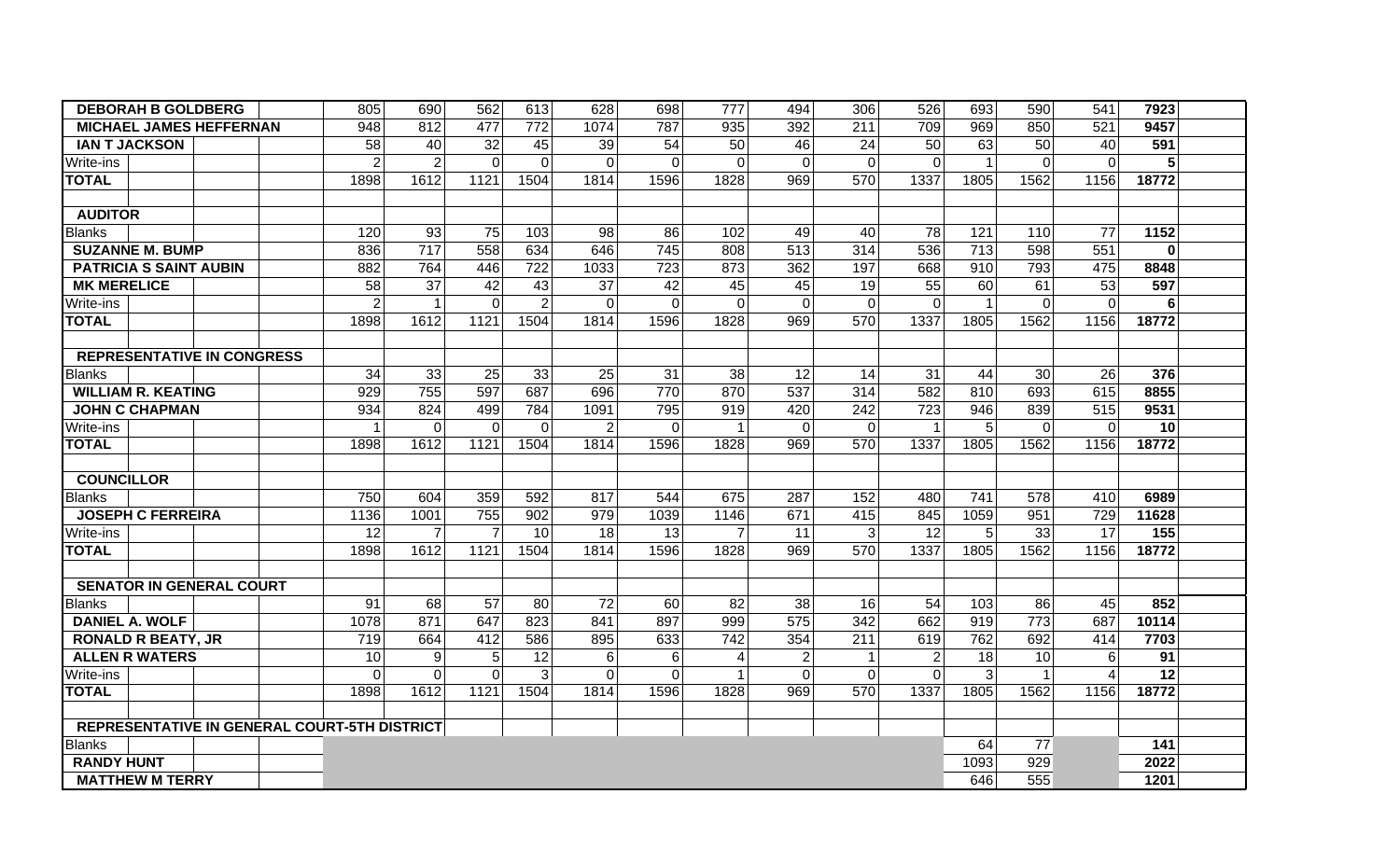| Write-ins                                           |          |          |                |                |                |                |          |              |                |             | 2 <sup>1</sup> | $\mathbf{1}$ |                | 3 <sup>1</sup> |  |
|-----------------------------------------------------|----------|----------|----------------|----------------|----------------|----------------|----------|--------------|----------------|-------------|----------------|--------------|----------------|----------------|--|
| <b>TOTAL</b>                                        |          |          |                |                |                |                |          |              |                |             | 1805           | 1562         |                | 3367           |  |
|                                                     |          |          |                |                |                |                |          |              |                |             |                |              |                |                |  |
|                                                     |          |          |                |                |                |                |          |              |                |             |                |              |                |                |  |
| <b>REPRESENTATIVE IN GENERAL COURT-1st District</b> |          |          |                |                |                |                |          |              |                |             |                |              |                |                |  |
| Blanks                                              | 52       |          |                |                |                |                |          |              |                |             |                |              |                | 52             |  |
| <b>TIMOTHY R WHELAN</b>                             | 976      |          |                |                |                |                |          |              |                |             |                |              |                | 976            |  |
| <b>ELIZA BETH ZAWADZKAS</b>                         | 869      |          |                |                |                |                |          |              |                |             |                |              |                | 869            |  |
| Write-ins                                           | 1        |          |                |                |                |                |          |              |                |             |                |              |                |                |  |
| <b>TOTAL</b>                                        | 1898     |          |                |                |                |                |          |              |                |             |                |              |                | 1898           |  |
|                                                     |          |          |                |                |                |                |          |              |                |             |                |              |                |                |  |
| <b>REPRESENTATIVE IN GENERAL COURT-2nd District</b> |          |          |                |                |                |                |          |              |                |             |                |              |                |                |  |
| <b>Blanks</b>                                       |          | 48       | 44             | 54             | 58             | 47             | 56       | 34           | 20             | 41          |                |              | 39             | 441            |  |
| <b>BRIAN R MANNAL</b>                               |          | 797      | 588            | 744            | 737            | 782            | 906      | 534          | 312            | 603         |                |              | 621            | 6624           |  |
| <b>ADAM G CHAPRALES, SR</b>                         |          | 767      | 488            | 706            | 1018           | 765            | 865      | 401          | 238            | 693         |                |              | 493            | 6434           |  |
| <b>Write-ins</b>                                    |          | $\Omega$ | $\mathbf{1}$   | $\mathbf 0$    | -1             | $\overline{2}$ |          | $\mathbf 0$  | $\mathbf 0$    | $\mathbf 0$ |                |              | 3              | 8              |  |
| <b>TOTAL</b>                                        |          | 1612     | 1121           | 1504           | 1814           | 1596           | 1828     | 969          | 570            | 1337        |                |              | 1156           | 13507          |  |
|                                                     |          |          |                |                |                |                |          |              |                |             |                |              |                |                |  |
| <b>DISTRICT ATTORNEY</b>                            |          |          |                |                |                |                |          |              |                |             |                |              |                |                |  |
| <b>Blanks</b>                                       | 45       | 46       | 30             | 44             | 50             | 34             | 38       | 26           | 19             | 39          | 58             | 41           | 32             | 502            |  |
| <b>MICHAEL D O'KEEFE</b>                            | 1081     | 933      | 569            | 868            | 1134           | 882            | 911      | 494          | 253            | 761         | 1022           | 856          | 583            | 10347          |  |
| <b>RICHARD G BARRY</b>                              | 772      | 632      | 522            | 592            | 630            | 680            | 879      | 449          | 298            | 537         | 722            | 664          | 539            | 7916           |  |
| <b>Write-ins</b>                                    | 0        | -1       | $\mathbf 0$    | $\overline{0}$ | $\Omega$       | $\Omega$       | $\Omega$ | $\mathbf 0$  | $\mathbf 0$    | $\Omega$    | 3              |              | 2              | 7              |  |
| <b>TOTAL</b>                                        | 1898     | 1612     | 1121           | 1504           | 1814           | 1596           | 1828     | 969          | 570            | 1337        | 1805           | 1562         | 1156           | 18772          |  |
|                                                     |          |          |                |                |                |                |          |              |                |             |                |              |                |                |  |
| <b>REGISTER OF PROBATE</b>                          |          |          |                |                |                |                |          |              |                |             |                |              |                |                |  |
| <b>Blanks</b>                                       | 554      | 408      | 327            | 424            | 455            | 419            | 477      | 287          | 160            | 337         | 480            | 402          | 358            | 5088           |  |
| <b>ANASTASIA WELSH PERRINO</b>                      | 1341     | 1201     | 790            | 1072           | 1355           | 1168           | 1348     | 674          | 403            | 995         | 1318           | 1151         | 788            | 13604          |  |
| Write-ins                                           | 3        | 3        | $\overline{4}$ | 8              | $\overline{4}$ | 9              | 3        | 8            | $\overline{7}$ | 5           | $\overline{7}$ | 9            | 10             | 80             |  |
| <b>TOTAL</b>                                        | 1898     | 1612     | 1121           | 1504           | 1814           | 1596           | 1828     | 969          | 570            | 1337        | 1805           | 1562         | 1156           | 18772          |  |
|                                                     |          |          |                |                |                |                |          |              |                |             |                |              |                |                |  |
| <b>COUNTY COMMISSIONER</b>                          |          |          |                |                |                |                |          |              |                |             |                |              |                |                |  |
| <b>Blanks</b>                                       | 107      | 117      | 79             | 111            | 134            | 105            | 129      | 59           | 36             | 95          | 123            | 116          | 78             | 1289           |  |
| <b>LEO G CAKOUNES</b>                               | 883      | 785      | 455            | 722            | 1038           | 743            | 898      | 394          | 217            | 690         | 938            | 810          | 483            | 9056           |  |
| <b>MARK R FOREST</b>                                | 908      | 710      | 587            | 670            | 641            | 747            | 801      | 515          | 317            | 552         | 742            | 636          | 595            | 8421           |  |
| Write-ins                                           | $\Omega$ | $\Omega$ | 0              | 1              | $\overline{1}$ | 1              | 0        | $\mathbf{1}$ | $\mathbf 0$    | $\mathbf 0$ | $\overline{2}$ | $\mathbf 0$  | $\overline{0}$ | 6              |  |
| <b>TOTAL</b>                                        | 1898     | 1612     | 1121           | 1504           | 1814           | 1596           | 1828     | 969          | 570            | 1337        | 1805           | 1562         | 1156           | 18772          |  |
|                                                     |          |          |                |                |                |                |          |              |                |             |                |              |                |                |  |
| <b>BARNSTABLE ASSEMBLY DELEGATE</b>                 |          |          |                |                |                |                |          |              |                |             |                |              |                |                |  |
| <b>Blanks</b>                                       | 263      | 228      | 166            | 262            | 344            | 215            | 344      | 145          | 99             | 215         | 264            | 247          | 191            | 2983           |  |